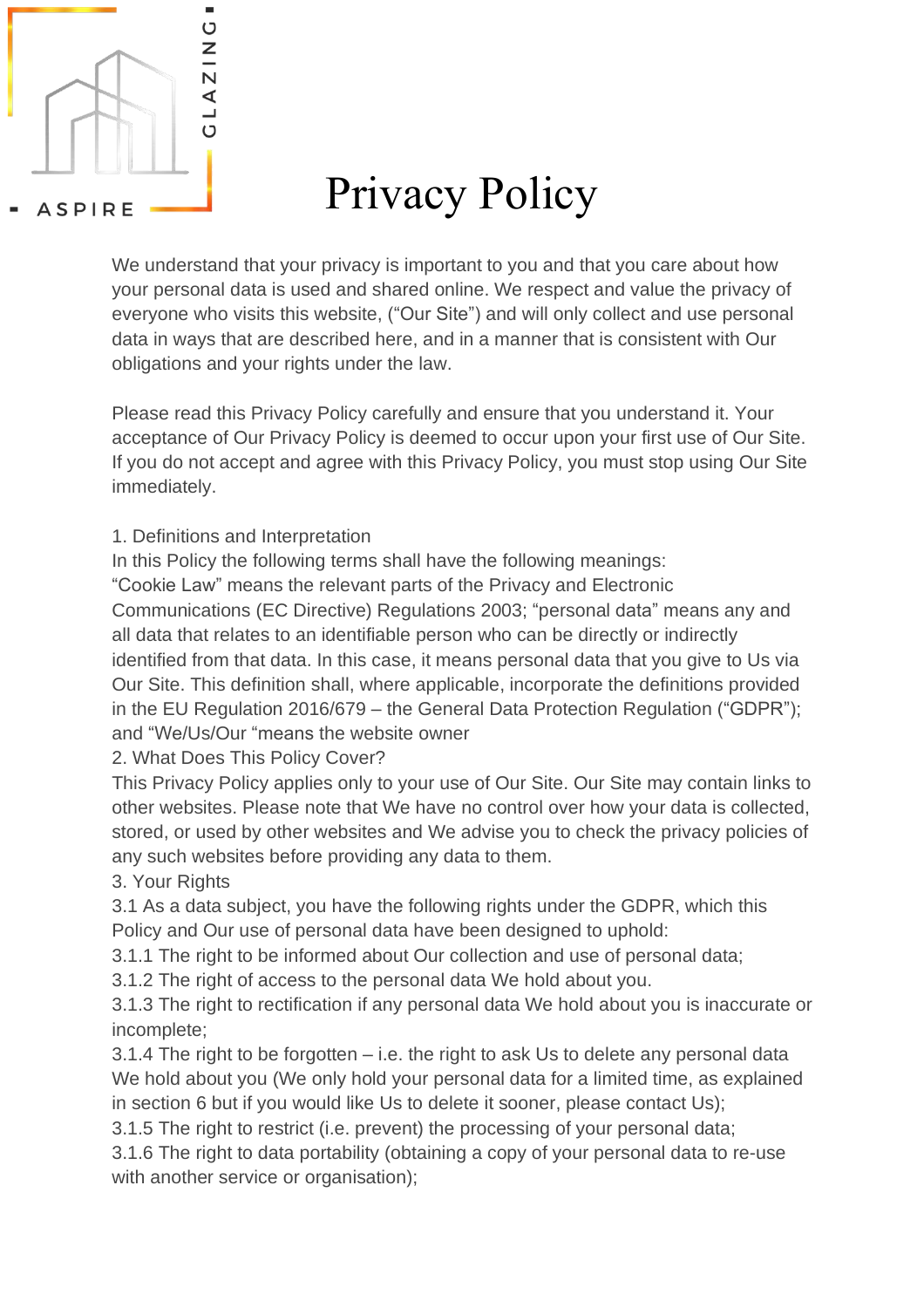3.1.7 The right to object to Us using your personal data for particular purposes; and 3.1.8 Rights with respect to automated decision making and profiling.

3.2 If you have any cause for complaint about Our use of your personal data, please contact Us and We will do Our best to solve the problem for you. If We are unable to help, you also have the right to lodge a complaint with the UK's supervisory authority, the Information Commissioner's Office.

3.3 For further information about your rights, please contact the Information Commissioner's Office or your local Citizens Advice Bureau.

4. What Data Do We Collect?

Depending upon your use of Our Site, We may collect some or all of the following personal and non-personal data:

4.1 name;

4.2 business/company name

4.3 job title;

4.4 profession;

4.5 contact information such as email addresses and telephone numbers;

4.6 demographic information such as post code, preferences and interests;

4.7 IP address;

4.8 web browser type and version;

4.9 operating system;

4.10 a list of URLs starting with a referring site, your activity on Our Site, and the site you exit to.

# 5. How Do We Use Your Data?

5.1 All personal data is processed and stored securely, for no longer than is necessary in light of the reason(s) for which it was first collected. We will comply with Our obligations and safeguard your rights under the GDPR at all times.

5.2 Our use of your personal data will always have a lawful basis, either because it is necessary for Our performance of a contract with you, because you have consented to Our use of your personal data (e.g., by subscribing to emails), or because it is in Our legitimate interests. Specifically, We may use your data for the following purposes:

5.2.1 Providing and managing your access to Our Site;

5.2.2 Personalising and tailoring your experience on Our Site;

5.2.3 Supplying Our services to you (please note that We require your personal data in order to enter into a contract with you);

5.2.4 Personalising and tailoring Our services for you;

5.2.5 Replying to emails from you;

5.2.6 Supplying you with emails that you have opted into (you may unsubscribe or opt-out at any time;

5.2.7 Analysing your use of Our Site and gathering feedback to enable Us to continually improve Our Site and your user experience.

5.3 With your permission and/or where permitted by law, We may also use your data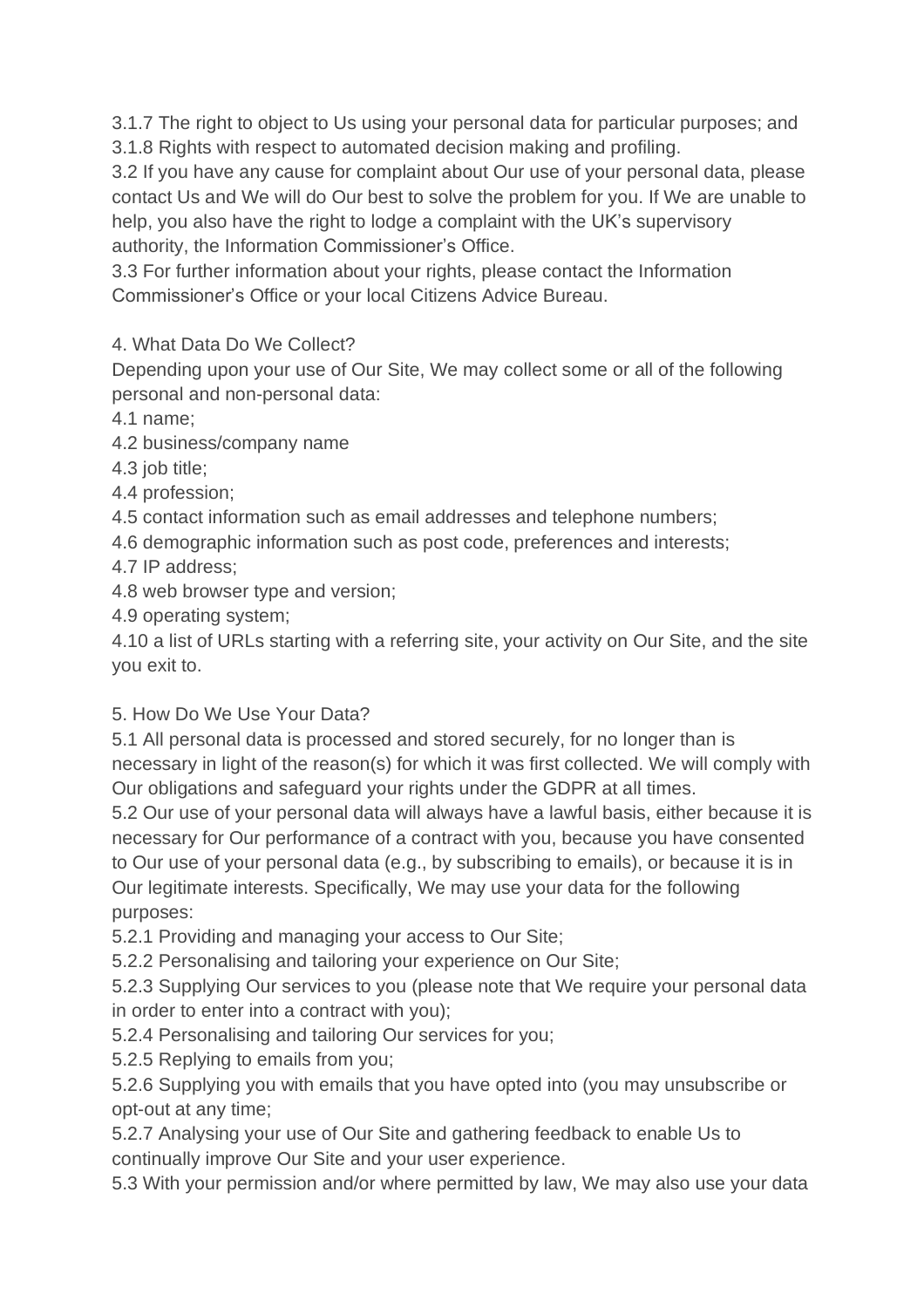for marketing purposes which may include contacting you by email, telephone, text message and/or post with information, news and offers on Our services. We will not, however, send you any unsolicited marketing or spam and will take all reasonable steps to ensure that We fully protect your rights and comply with Our obligations under the GDPR and the Privacy and Electronic Communications (EC Directive) Regulations 2003.

5.4 You have the right to withdraw your consent to Us using your personal data at any time, and to request that We delete it.

5.5 We do not keep your personal data for any longer than is necessary in light of the reason(s) for which it was first collected.

#### 6. Do We Share Your Data?

6.1 Subject to section 6.2, We will not share any of your data with any third parties for any purposes.

6.2 We may sometimes contract with third parties to supply services to you on Our behalf. These may include payment processing, delivery of goods, search engine facilities, advertising, and marketing. In some cases, the third parties may require access to some or all of your data. Where any of your data is required for such a purpose, we will take all reasonable steps to ensure that your data will be handled safely, securely, and in accordance with your rights, our obligations, and the obligations of the third party under the law.

6.3 We may compile statistics about the use of Our Site including data on traffic, usage patterns, user numbers, sales, and other information. All such data will be anonymised and will not include any personally identifying data, or any anonymised data that can be combined with other data and used to identify you. We may from time to time share such data with third parties such as prospective investors, affiliates, partners, and advertisers. Data will only be shared and used within the bounds of the law.

6.4 We may sometimes use third party data processors that are located outside of the European Economic Area ("the EEA") (The EEA consists of all EU member states, plus Norway, Iceland, and Liechtenstein). Where We transfer any personal data outside the EEA, we will take all reasonable steps to ensure that your data is treated as safely and securely as it would be within the UK and under the GDPR. 6.5 In certain circumstances, we may be legally required to share certain data held by Us, which may include your personal data, for example, where We are involved in legal proceedings, where We are complying with legal requirements, a court order, or a governmental authority.

## 7. What Happens If Our Business Changes Hands?

7.1 We may, from time to time, expand or reduce Our business and this may involve the sale and/or the transfer of control of all or part of Our business. Any personal data that you have provided will, where it is relevant to any part of Our business that is being transferred, be transferred along with that part and the new owner or newly controlling party will, under the terms of this Privacy Policy, be permitted to use that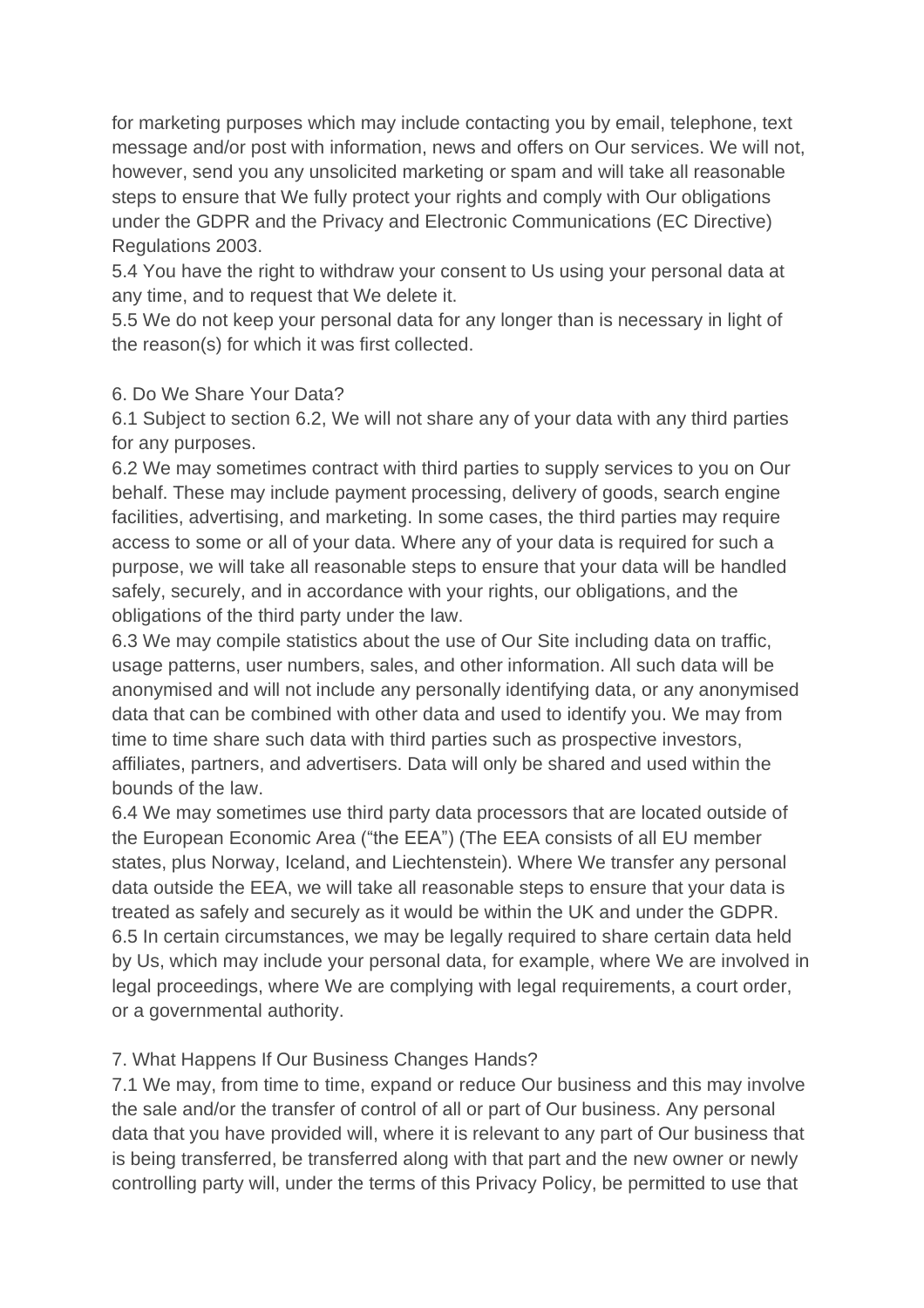data only for the same purposes for which it was originally collected by Us. 7.2 In the event that any of your data is to be transferred in such a manner, you will not be contacted in advance and informed of the changes.

# 8. How Can You Control Your Data?

8.1 When you submit personal data via Our Site, you may be given options to restrict Our use of your data. In particular, We aim to give you strong controls on Our use of your data for direct marketing purposes (including the ability to opt-out of receiving emails from Us which you may do by unsubscribing using the links provided in Our emails and at the point of providing your details).

8.2 You may also wish to sign up to one or more of the preference services operating in the UK: The Telephone Preference Service ("the TPS"), the Corporate Telephone Preference Service ("the CTPS"), and the Mailing Preference Service ("the MPS"). These may help to prevent you receiving unsolicited marketing. Please note, however, that these services will not prevent you from receiving marketing communications that you have consented to receiving.

# 9. Your Right to Withhold Information

9.1 You may access certain areas of Our Site without providing any data at all. However, to use all features and functions available on Our Site you may be required to submit or allow for the collection of certain data.

9.2 You may restrict Our use of Cookies.

# 10. How Can You Access Your Data?

You have the right to ask for a copy of any of your personal data held by Us (where such data is held). Under the GDPR, no fee is payable, and We will provide any and all information in response to your request free of charge. Please contact Us for more details using the contact details available on our website. We are registered with the Information Commissioners office our registration number is -

# 11. Our Use of Cookies

11.1 Our Site may place and access certain first party Cookies on your computer or device. First party Cookies are those placed directly by Us and are used only by Us. We use Cookies to facilitate and improve your experience of Our Site and to provide and improve Our services. We have carefully chosen these Cookies and have taken steps to ensure that your privacy and personal data is protected and respected at all times.

11.2 All Cookies used by and on Our Site are used in accordance with current Cookie Law.

11.3 Before Cookies are placed on your computer or device, you will be shown a message bar requesting your consent to set those Cookies. By giving your consent to the placing of Cookies you are enabling Us to provide the best possible experience and service to you. You may, if you wish, deny consent to the placing of Cookies; however certain features of Our Site may not function fully or as intended. 11.4 Certain features of Our Site depend on Cookies to function. Cookie Law deems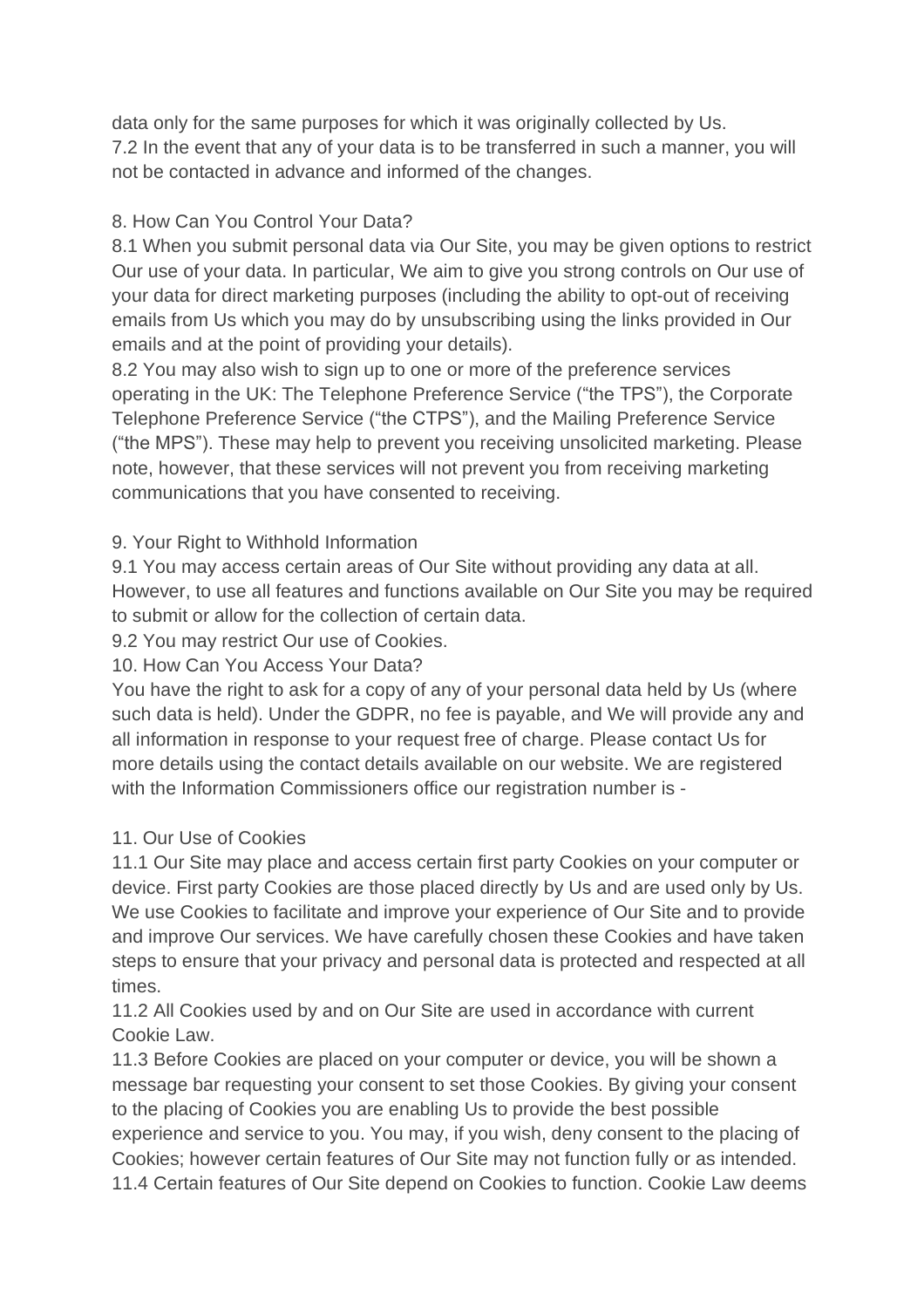these Cookies to be "strictly necessary". Your consent will not be sought to place these Cookies, but it is still important that you are aware of them. You may still block these Cookies by changing your internet browser's settings, but please be aware that Our Site may not work properly if you do so. We have taken great care to ensure that your privacy is not at risk by allowing them.

11.5 Our Site uses analytics services. Website analytics refers to a set of tools used to collect and analyse anonymous usage information, enabling Us to better understand how Our Site is used. This, in turn, enables Us to improve Our Site and the services offered through it. You do not have to allow Us to use these Cookies, however whilst Our use of them does not pose any risk to your privacy or your safe use of Our Site, it does enable Us to continually improve Our Site, making it a better and more useful experience for you.

11.6 The analytics service(s) used by Our Site use(s) Cookies to gather the required information.

11.7 In addition to the controls that We provide, you can choose to enable or disable Cookies in your internet browser. Most internet browsers also enable you to choose whether you wish to disable all cookies or only third-party cookies. By default, most internet browsers accept Cookies, but this can be changed. For further details, please consult the help menu in your internet browser or the documentation that came with your device.

11.8 You can choose to delete Cookies on your computer or device at any time, however you may lose any information that enables you to access Our Site more quickly and efficiently including, but not limited to, login and personalisation settings. 11.9 It is recommended that you keep your internet browser and operating system up-to-date and that you consult the help and guidance provided by the developer of your internet browser and manufacturer of your computer or device if you are unsure about adjusting your privacy settings.

## 12. Contacting Us

If you have any questions about Our Site or this Privacy Policy, please contact Us by using the contact form on our website. Please ensure that your query is clear, particularly if it is a request for information about the data, we hold about you.

## 13. Changes to Our Privacy Policy

We may change this Privacy Policy from time to time (for example, if the law changes). Any changes will be immediately posted on Our Site and you will be deemed to have accepted the terms of the Privacy Policy on your first use of Our Site following the alterations. We recommend that you check this page regularly to keep up to date.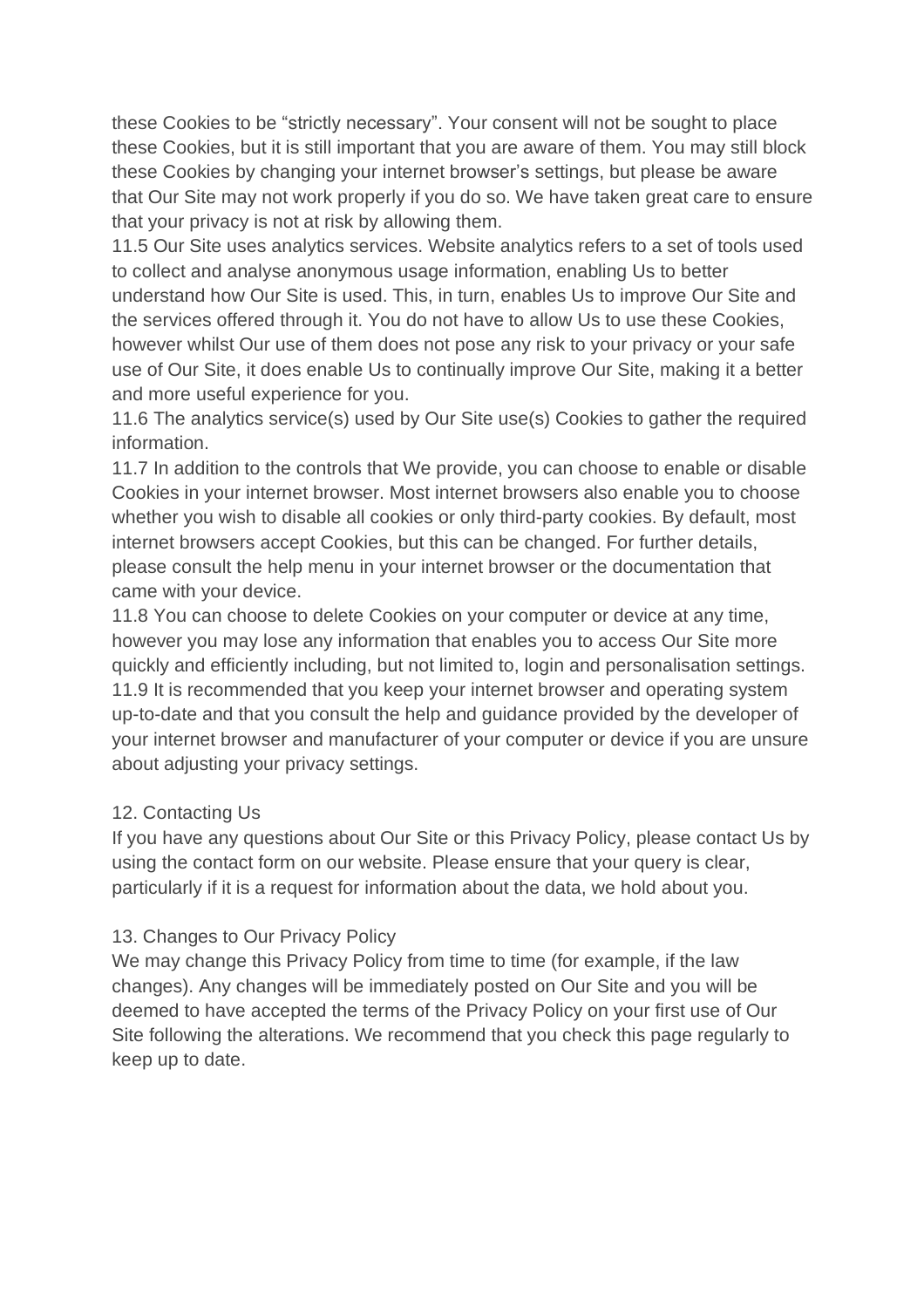

# **COOKIE POLICY**

This website ("Our Site") uses Cookies and similar technologies in order to distinguish you from other users. By using Cookies, we are able to provide you with a better experience and to improve Our Site by better understanding how you use it.

Please read this Cookie Policy carefully and ensure that you understand it.

Your acceptance of Our Cookie Policy is deemed to occur if you continue using Our Site.

If you do not agree to Our Cookie Policy, please stop using Our Site immediately.

1. Definitions and Interpretation

1.1 In this Cookie Policy, unless the context otherwise requires, the following expressions have the following meanings:

"Cookie "means a small file placed on your computer or device by Our Site when you visit certain parts of Our Site and/or when you use certain features of Our Site.

"Cookie Law "means the relevant parts of the Privacy and Electronic Communications (EC Directive) Regulations 2003 and of EU Regulation 2016/679 General Data Protection Regulation ("GDPR").

"personal data "means any and all data that relates to an identifiable person who can be directly or indirectly identified from that data, as defined by EU Regulation 2016/679 General Data Protection Regulation ("GDPR")

2. How Does Our Site Use Cookies?

2.1 Our Site may place and access certain first party Cookies on your computer or device.

First party Cookies are those placed directly by Us and are used only by Us. We use Cookies to facilitate and improve your experience of Our Site and to provide and improve Our products and/or services. We have carefully chosen these Cookies and have taken steps to ensure that your privacy and personal data is protected and respected at all times.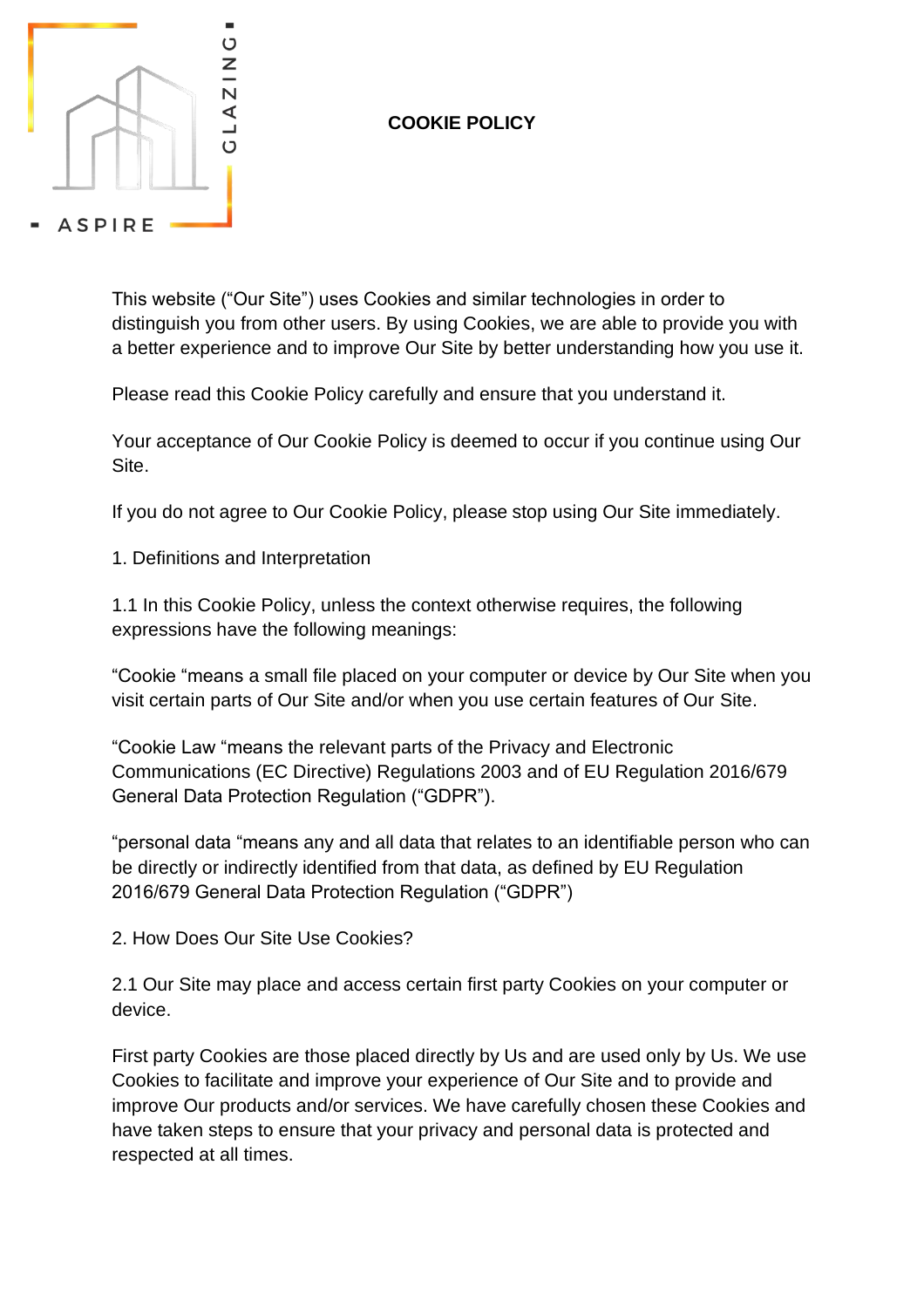2.2 By using Our Site, you may also receive certain third-party Cookies on your computer or device. Third party Cookies are those placed by websites, services, and/or parties other than Us.

2.3 All Cookies used by and on Our Site are used in accordance with current Cookie Law. We may use some or all of the following types of Cookie:

## 2.3.1 Strictly Necessary Cookies

A Cookie falls into this category if it is essential to the operation of Our Site, supporting functions such as logging in, your shopping basket, and payment transactions.

#### 2.3.2 Analytics Cookies

It is important for Us to understand how you use Our Site, for example, how efficiently you are able to navigate around it, and what features you use. Analytics Cookies enable us to gather this information, helping Us to improve Our Site and your experience of it.

#### 2.3.3 Functionality Cookies

Functionality Cookies enable Us to provide additional functions to you on Our Site such as personalisation and remembering your saved preferences. Some functionality Cookies may also be strictly necessary Cookies, but not all necessarily fall into that category.

## 2.3.4 Targeting Cookies

It is important for Us to know when and how often you visit Our Site, and which parts of it you have used (including which pages you have visited, and which links you have visited). As with analytics Cookies, this information helps us to better understand you and, in turn, to make Our Site and advertising more relevant to your interests. Some information gathered by targeting Cookies may also be shared with third parties.

## 2.3.5 Third Party Cookies

Third party Cookies are not placed by Us; instead, they are placed by third parties that provide services to Us and/or to you. Third party Cookies may be used by advertising services to serve up tailored advertising to you on Our Site, or by third parties providing analytics services to Us (these Cookies will work in the same way as analytics Cookies described above).

#### 2.3.6 Persistent Cookies

Any of the above types of Cookie may be a persistent Cookie. Persistent Cookies are those

which remain on your computer or device for a predetermined period and are activated each time you visit Our Site.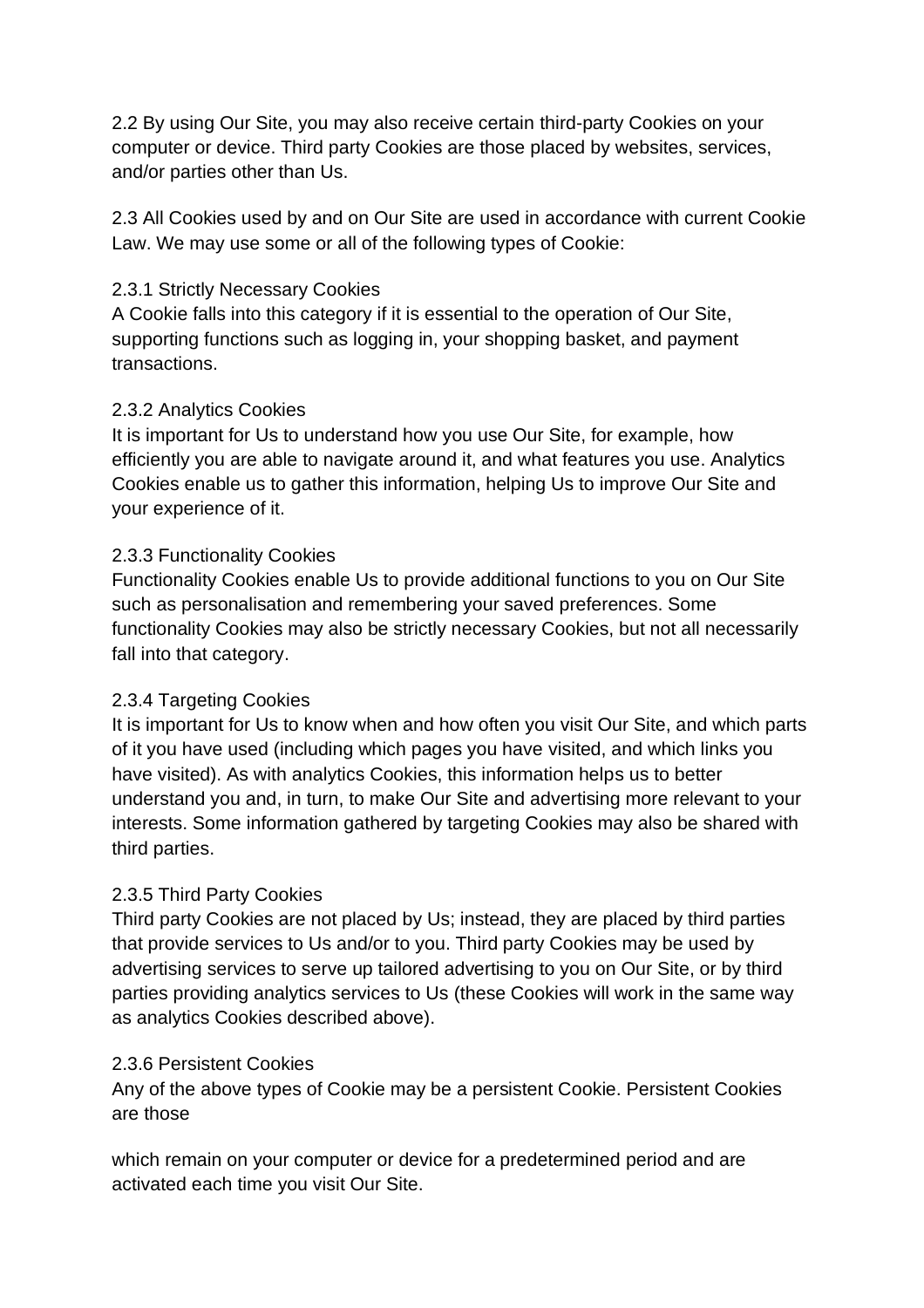## 2.3.7 Session Cookies

Any of the above types of Cookie may be a session Cookie. Session Cookies are temporary and only remain on your computer or device from the point at which you visit Our Site until you close your browser. Session Cookies are deleted when you close your browser.

2.4 Cookies on Our Site are not permanent and will expire as indicated in the table below.

2.5 For more details of the personal data that We collect and use, the measures we have in place to protect personal data, your legal rights, and our legal obligations, please refer to our Privacy Policy.

2.6 For more specific details of the Cookies that We use, please refer to the table below.

3. What Cookies Does Our Site Use?

3.1 Our Site uses analytics services. Website analytics refers to a set of tools used to collect and analyse anonymous usage information, enabling Us to better understand how Our Site is used. This, in turn, enables Us to improve Our Site and the products and/or services offered through it. You do not have to allow Us to use these Cookies, however whilst Our use of them does not pose any risk to your privacy or your safe use of Our Site, it does enable Us to continually improve Our Site, making it a better and more useful experience for you.

3.2 The analytics service(s) used by Our Site use(s) analytics Cookies to gather the required information.

4. Consent and Control

4.1 Before Cookies are placed on your computer or device, you will be shown a popup requesting your consent to set those Cookies. By giving your consent to the placing of Cookies you are enabling Us to provide the best possible experience and service to you. You may, if you wish, deny consent to the placing of Cookies, unless those Cookies are strictly necessary; however certain features of Our Site may not function fully or as intended.

4.2 In addition to the controls that We provide, you can choose to enable or disable **Cookies** 

in your internet browser. Most internet browsers also enable you to choose whether you wish to disable all Cookies or only third-party Cookies. By default, most internet browsers accept Cookies, but this can be changed. For further details, please